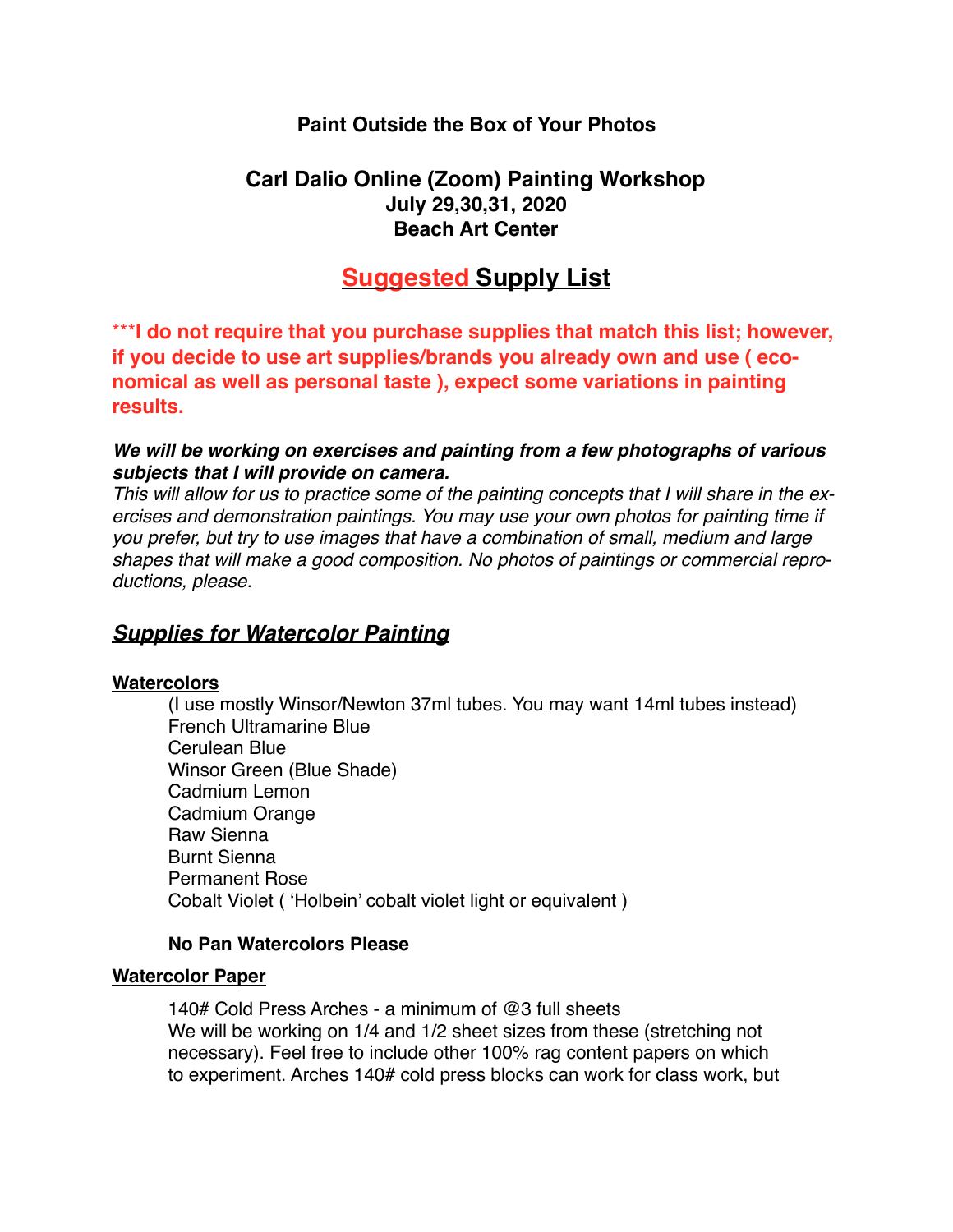nothing smaller than 10"x14". Bring cheaper, student grade papers or drawing pad for value studies.

## **Brushes**

Good quality watercolor brushes that will hold adequate amount of pigment /water mixture and provide a point when needed. These can be natural hair such as sable, a combination of sable and synthetic, or totally synthetic. I use mostly round, synthetic brushes, but I've been known to use large, flat brushes to cover large areas. I prefer larger brushes to be able to work loose and achieve coverage on various shapes and passages. Some of the brushes I will be using, but again, not required for you to purchase:

#8 round Richeson synthetic (#9000 signature series) #12 round Richeson synthetic (#9000 signature series) #16 round Richeson synthetic (#9000 signature series) #20 round Richeson synthetic (#9000 signature series) or larger! Consider bringing stiff, hog hair brushes or similar brushes for scrubbing out, texture, etc.

### **Other**

**Large watercolor palette** with adequate mixing areas (I use a John Pike palette).

**Drafting tape or Artist's tape** for masking off areas or taping paper to painting board (some use **Frogtape** found in the painting department of hardware stores for this purpose).

**Bond paper or sketch pad** for drawing or painting exercise ( $@11"$  x 14 " or larger).

**Absorbent, cotton painting rag or small towel** - Dab your brush on this to remove excess water to control washes.

**Soft vine charcoal** – @ four sticks for those that enjoy quick value studies on bond paper.

**Soft #2 pencils and pencil sharpener (or mechanical pencil with HB leads in .5mm or .7mm or .9mm size - I'll be using one of these).**

### **Kneaded eraser**

**Plastic spray bottle** for moistening certain areas.

**Hair Dryer** to speed up drying time on painting areas if you wish.